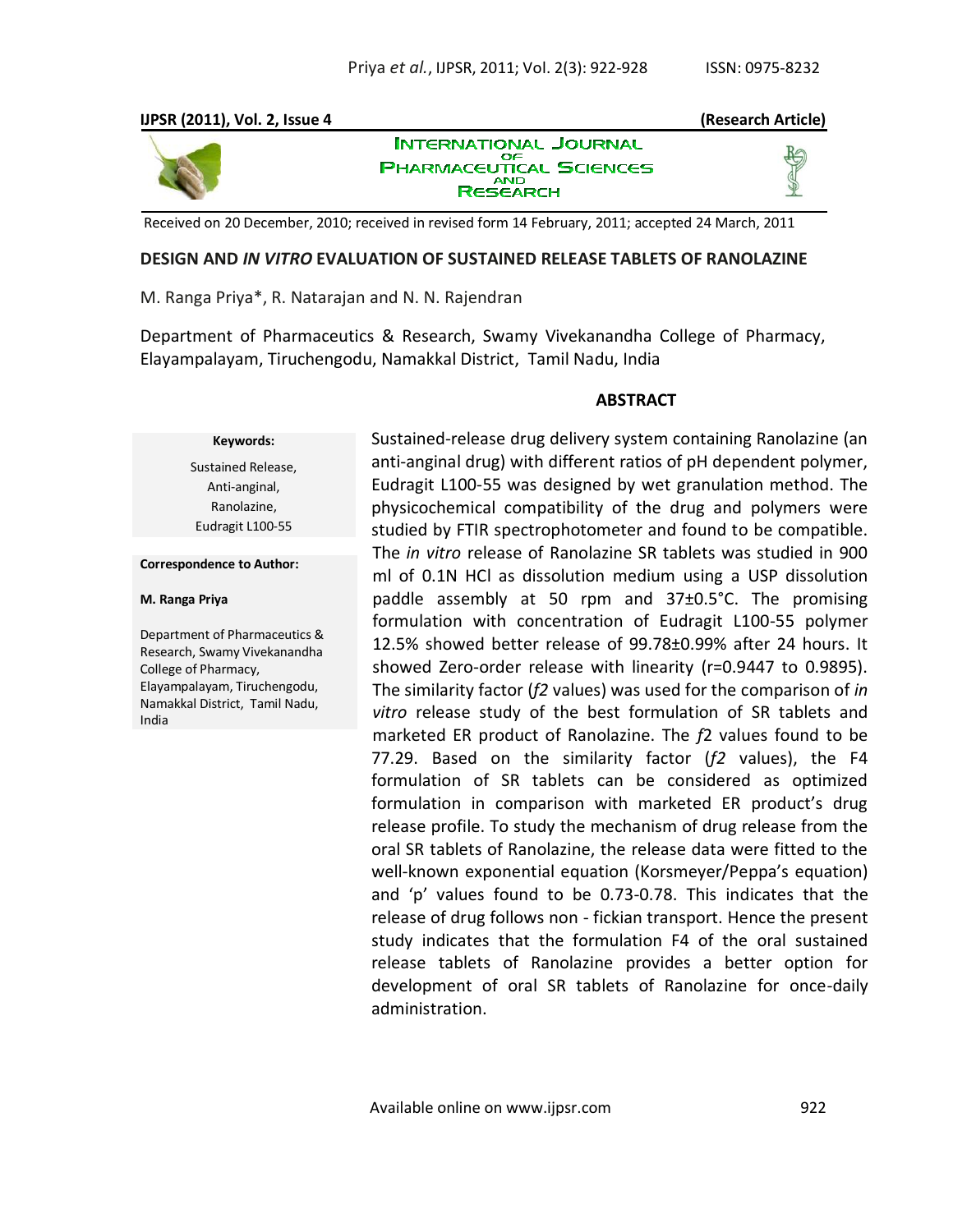**INTRODUCTION:** Ranolazine was approved by the US FDA in January 2006 for the treatment of chronic stable angina in patients who have had an inadequate response to traditional anti-anginals. It differs from traditional anti-anginal drug therapies in that its anti-ischemic effects are independent of a hemodynamic effect (e.g. heart rate and/or blood pressure). The presently preferred route of administration for Ranolazine is oral. A typical oral dosage form is a compressed tablet, a hard gelatin capsule filled with a powder mix or granulates, or a soft gelatin capsule (soft gel) filled with a solution or suspension.

Conventional oral dosage formulations are not ideally suited to Ranolazine because the solubility of Ranolazine is relatively high at the low pH that occurs in the stomach. Furthermore Ranolazine also has a relatively short plasma halflife. The high acid solubility property of Ranolazine results in rapid drug absorption and clearance, causing large and undesirable fluctuations in plasma concentration of Ranolazine and a short duration of action, thus necessitating frequent oral administration for adequate treatment  $1, 2, 3, 4$ . There is therefore a need for administering Ranolazine in an oral dosage form once or twice daily that provides a drug delivery system which control the release profile and inhibit rapid release of the drug from the formulation during its residence in the stomach (where the pH is-below about 4.5) and which promotes the release of a therapeutic amount of drug from the dosage form in the lower gastrointestinal tract (where the pH is generally greater than about 4.5).

A most preferred copolymer is methacrylic acid copolymer, Type C, USP (which is a copolymer of methacrylic acid and ethyl acrylate having between 46.0% and 50.6% methacrylic acid units). Such a copolymer is commercially available as Eudragit L100-55 (as a powder)<sup>5</sup>. Sustained-release formulation of Eudragit L100-55 can be an

alternative for administration of such drugs. Sustained-release drug delivery system can increases the patient compliance, effectiveness of therapy and reduce the chances of adverse effect and hypersensitivity reactions by maintaining the plasma drug concentration at the same level with in therapeutic range for the required period of time. Therefore, the basic objective of the study was to design and *in vitro* evaluation of sustained-release tablets of Ranolazine for effective treatment of angina-pectoris.

# **MATERIALS AND METHODS:**

**Materials:** Ranolazine, Eudragit L100-55, Isopropyl alcohol and Dichloromethane were received as a gift sample from Micro Labs, Tamil Nadu, India. Micro crystalline cellulose was received from Merck (India) Ltd., Mumbai and Magnesium Stearate was received from Indian Research Product, Tamil Nadu, India.

**Instruments:** Digital Balance-Ohaus Precision Standard, Tablet hardness tester-Monsanto, Friability tester-Electrolab, Vernier Caliper-Mitutoyo Corporation- Japan, Dissolution apparatus USP XXIII-Electro lab, Mumbai, Double beam UV Spctrophotometer- Schimadzu Pharmaspec 1700,; Rotary tablet punching machine- Kambert, FT-IR Spectrophotometer- Schimadzu FT-IR 8400 S

Preformulation studies <sup>6</sup>: Study was carried out by using infrared spectrophotometer to find out if there is any possible chemical interaction of Ranolazine with Eudragit L100-55, Micro crystalline cellulose, and Magnesium stearate. Weighed amount of drug (3 mg) was mixed with 100 mg of potassium bromide (dried at 40 to  $50^{\circ}$ C). The mixture was taken and compressed under 10-ton pressure in a hydraulic press to form a transparent pellet. The pellet was scanned in Schimadzu FTIR 8400S spectrophotometer. The same procedure was repeated for the polymer and the physical mixture of drug and the polymer.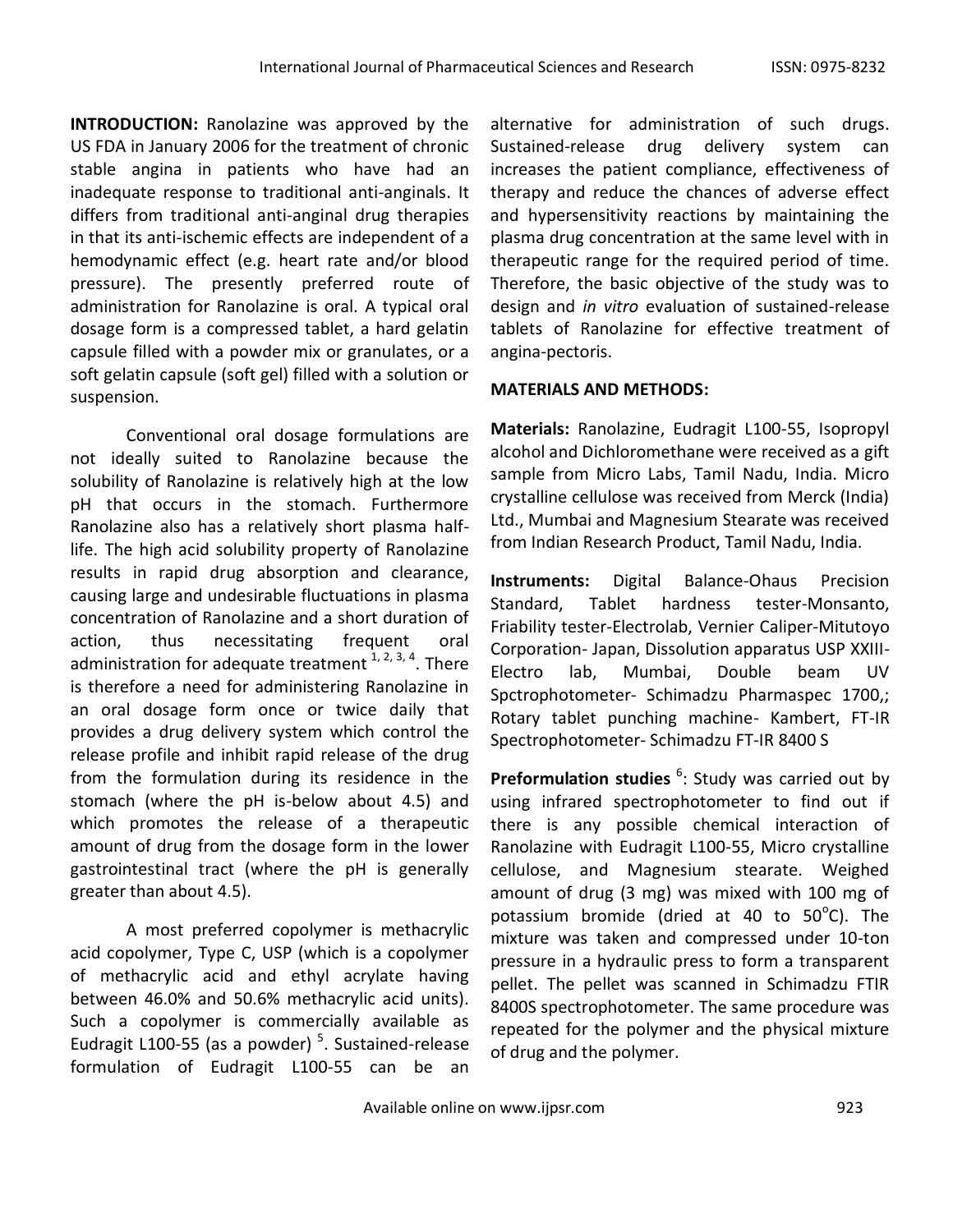Preparation of standard curve<sup>7</sup>: Ranolazine was estimated spectrophotometrically at 272 nm by using 0.1 N HCl as solvent. 100 mg of Ranolazine was accurately weighed and dissolved in 0.1N HCl (20ml) and then made up the volume to produce 100ml with 0.1N HCl. From this stock solution 1 ml was taken and diluted to 100 ml with 0.1N HCl. Several dilutions were made from this stock solution, to obtain a concentration range of 1-10 μg/ml. The absorbance was measured at 272 nm using 0.1N HCl as blank and plotted to get the calibration curve.

**Preparation of sustained-release tablets of Ranolazine** 8, 9, 10, 11 : Six batches (F1-F6) of Sustained-release tablets each containing 500 mg of Ranolazine were prepared by wet granulation method employing variable concentrations (5.0%- 17.5%) of polymer (Eudragit L100-55) as pHdependent binder for sustaining the release of drug, microcrystalline cellulose as diluent and magnesium stearate as lubricant. In the formulation of granules, Isopropyl alcohol and Dichloromethane were used as granulating agent (**Table 1**).

| TABLE 1: FORMULAE OF RANOLAZINE SUSTAINED-RELEASE TABLETS |  |
|-----------------------------------------------------------|--|
|                                                           |  |

| Ingredients (mg/tab)                  | F1 5.0 <sup>*</sup> % | F2 7.5*% | F3 10*% | F4 12.5*% | F5 15*% | F6 17.5*% |
|---------------------------------------|-----------------------|----------|---------|-----------|---------|-----------|
| Ranolazine                            | 500                   | 500      | 500     | 500       | 500     | 500       |
| Microcrystalline cellulose            | 104.8                 | 88.8     | 72.8    | 56.8      | 40.8    | 24.8      |
| Eudragit L100-55                      | 32                    | 48       | 64      | 80        | 96      | 112       |
| Magnesium stearate                    | 3.2                   | 3.2      | 3.2     | 3.2       | 3.2     | 3.2       |
| Isopropyl alcohol and Dichloromethane | q.s.                  | a.s.     | a.s.    | a.s.      | a.s.    | q.s.      |

Total weight of the tablet is 640 mg; \* indicates the percentage of Eudragit L 100-55 polymer used

Accurately weighed quantity of Ranolazine, microcrystalline cellulose, and Eudragit L 100-55 were screened through 40 mesh sieve and then blended together in a mortar for about 10 minutes. Mixture of Isopropyl alcohol and Dichloromethane (1:1) was added as a granulating agent to the blend with constant mixing for about ten minutes. The wet mass was then passed through 16 mesh sieve to obtain uniform granules and air dried. Then the dried granules were screened through 20 mesh sieve. Then magnesium stearate was added to the above dried granules and thoroughly mixed for about 2 minutes. Then the lubricated granules were compressed with eight station rotary tablet machine (Cadmach, India) using 12 mm flat circular beveledged punches to an average weight of about 640 mg/ tab.

Physico chemical Evaluations<sup>12, 13, 14, 15</sup>: Prepared sustained release tablets of Ranolazine were evaluated for their thickness, hardness, weight variation, friability, drug Content uniformity, *in vitro* release study and mechanism of drug release.

Thickness of the tablet was measured by using dial caliper (Mitutoyo, Japan). Hardness test was carried out by using Monsanto hardness tester. The friability was determined by using Roche friabilator. Content uniformity studies are used for controlling batch-to-batch variation and it was determined by Schimadzu Pharmaspec 1700 UV Vis-Spectrophotometer at 272nm using 0.1N HCl as a medium.

*In vitro* **release study** 16, 17 : The release of Ranolazine from prepared SR tablets (F1-F6) were studied in 900 ml of 0.1N HCl for first 2 hours and followed by pH 7.4 Phosphate buffer as dissolution medium using USP XXIV dissolution apparatus at 50 rpm and  $37\pm0.5^{\circ}$ C. Samples were withdrawn at specific time intervals, filtered and analyzed by UV-Visible spectrophotometer at 272nm. An equal volume of fresh dissolution medium was replaced to maintain the sink condition. Cumulative percentage of drug release was calculated. The promising formulation selected on the base of drug release study.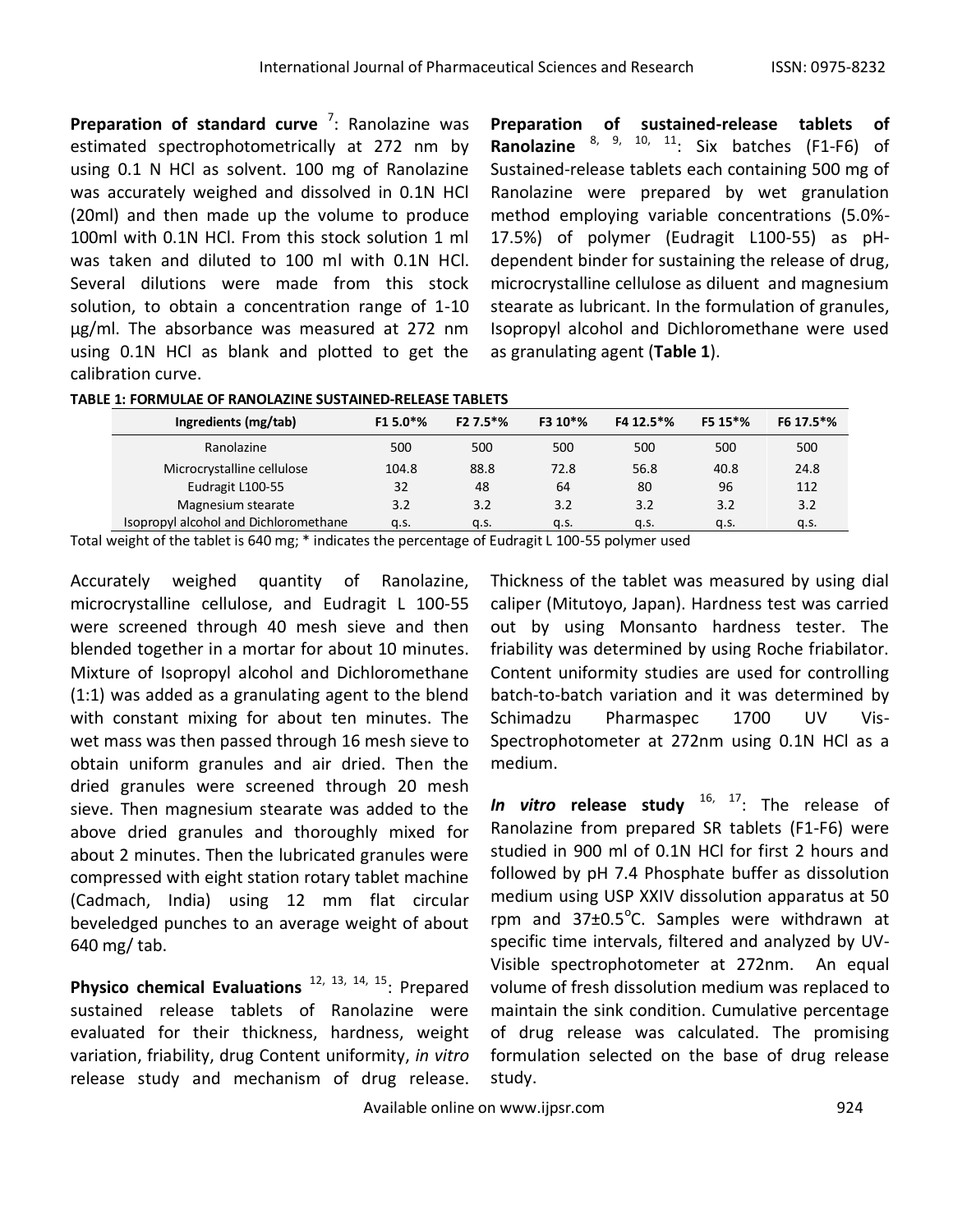**Comparative** *In vitro* **release study with marketed product** 16, 17 : The promising formulation F4 was selected on the basis of drug release study and compared with marketed tablet of Ranolazine ER. Finally for the optimization of the promising formulation the similarity factor(*f2* values) was used for the comparison of *in vitro* release study between promising formulation of sustained release tablets and marketed ER product of Ranolazine  $^{18}$ .

Mechanism of drug release <sup>19, 20, 21</sup>: In order to understand the mechanism of drug release from the prepared formulations, the data were treated according to first order release (Log cumulative percent drug remaining versus time), Higuchi's (Cumulative percent drug released versus square root of time), and Korsmeyer equation / Peppa's model equations (Log cumulative percent drug released versus log time) and zero order (cumulative amount of drug released versus time).

**RESULTS AND DISCUSSION:** The main goals of treatment in angina pectoris are relief of symptoms, slowing progression of the disease, and reduction of future events, especially heart attacks and ofcourse death. All the results related to design and *in vitro* evaluation of oral sustained release tablets of Ranolazine and its comparative *in-vitro* drug release study with marketed ER product of Ranolazine were analysed and the Ranolazine SR tablet seem to be a successful formulation.

**Preformulation studies:** There is no appearance or disappearance of any characteristics peaks. This **TABLE 2: PHYSICOCHEMICAL EVALUATIONS**

shows that there is no chemical interaction between the drug, polymer and excipient used in the tablets. The presence of peaks at the expected range confirms that the materials taken for the study are genuine.

**Preparation of standard curve:** Standard Curve of Ranolazine was determined by plotting absorbance (nm) verses concentration (mcg/ml) at 272nm and it is follows the Beer's law (1microgram to 10 micrograms). The study also revealed better regression values (0.9987).

**Tablet Thickness:** The thickness of the tablets ranged from 3.9 to 4.1 mm (**Table 2**). The mean thickness was uniform in all formulations.

**Hardness test:** The hardness of all batches ranged from 7.5-8.5 Kg/cm<sup>2</sup> (**Table 2**).

**Friability test:** The percentage friability of all batches ranged from 0.047 % to 0.094 % (**Table 2**).

**Weight variation test:** The percentage weight variations for all formulations are present in **Table 2**. All the formulations (F1-F6) passed weight variation test as per the Pharmacopoeias limits of 5%.

**Drug content uniformity:** Drug content was found to be uniform among the all formulations and ranged from 99.234±0.463 to 99.530±0.410 (**Table 2**).

| <b>Formulation</b> | Thickness (mm)   | Hardness (Kg/cm <sup>2</sup> ) | <b>Weight Variation (mg)</b> | Friability (%) | <b>Content Uniformity (%)</b> |
|--------------------|------------------|--------------------------------|------------------------------|----------------|-------------------------------|
| F1                 | $4.00 \pm 0.071$ | $7.6 \pm 0.223$                | 640.47                       | 0.062          | 99.355±0.361                  |
| F <sub>2</sub>     | $4.06 + 0.055$   | $7.9 + 0.418$                  | 640.65                       | 0.047          | 99.234+0.463                  |
| F <sub>3</sub>     | $3.98 \pm 0.084$ | $8.0 \pm 0.353$                | 639.715                      | 0.047          | $99.530 \pm 0.410$            |
| F <sub>4</sub>     | $4.04 + 0.054$   | $8.1 + 0.418$                  | 641.125                      | 0.062          | 99.425±0.314                  |
| F <sub>5</sub>     | $4.00 \pm 0.100$ | $8.2 \pm 0.273$                | 641.64                       | 0.078          | 99.477±0.354                  |
| F <sub>6</sub>     | 3.98±0.084       | $8.2 \pm 0.273$                | 641.080                      | 0.094          | 99.443±0.489                  |

All values are expressed as mean  $\pm$  S.D, n= 10

Available online on www.ijpsr.com example on the set of the set of the set of the set of the set of the set of the set of the set of the set of the set of the set of the set of the set of the set of the set of the set of t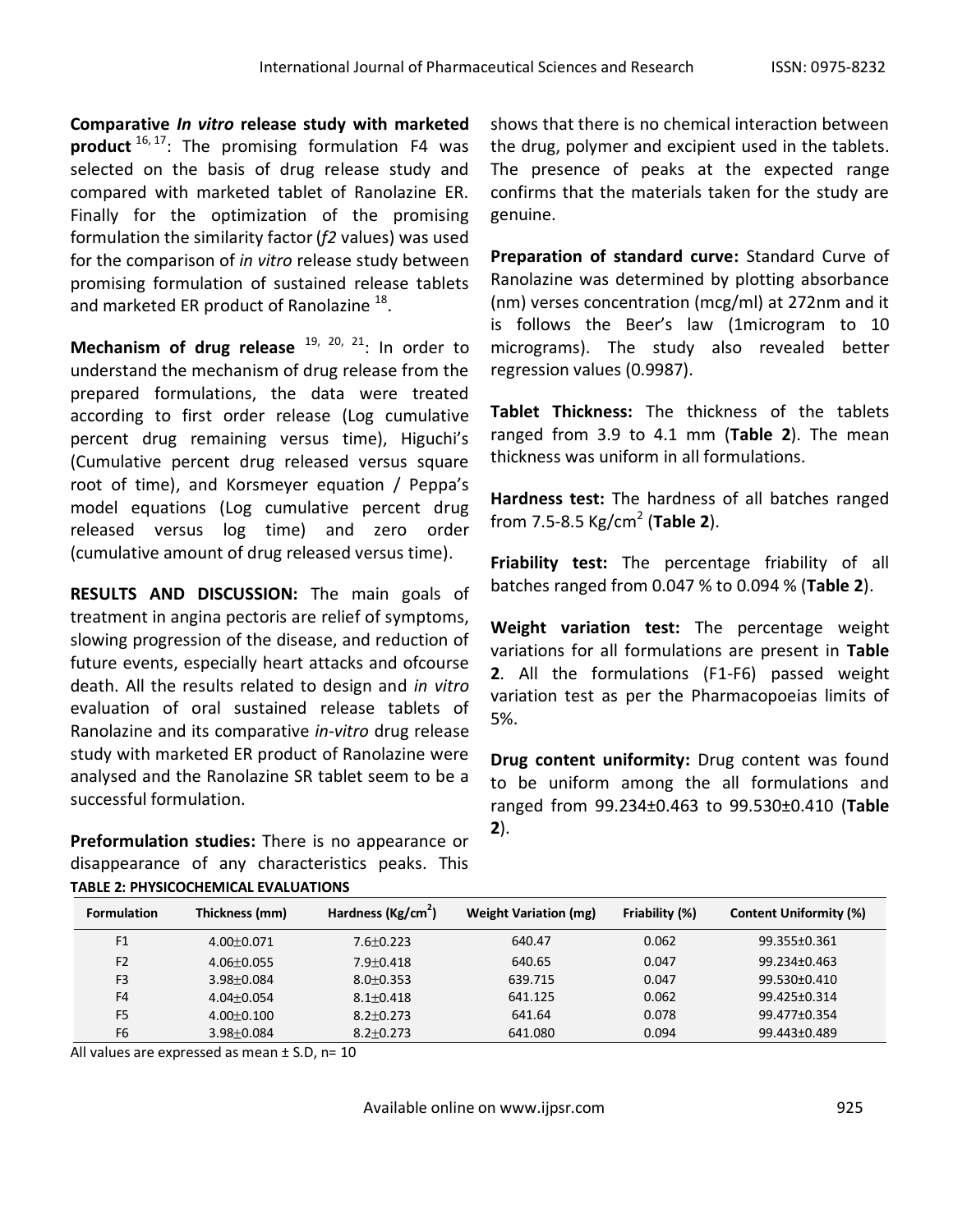*In vitro* **release study:** The drug release was seen till 16, 18 and 20 hours from the formulations F1, F2 and F3 respectively. Here the results of *in vitro* drug release from the formulations were not satisfactory. But in fourth trial (formulation F4) the *in vitro* drug release was found to be satisfactory as F4 formulation released the total drug in 24 hours. Then for the confirmation of the satisfactory result of the formulation F4 two more trials (F5 and F6) were used. In these trials the rate of drug release decreased in comparison to above formulations **TABLE 3:** *IN VITRO* **RELEASE PROFILE**

(**Table 3 and Fig. 1**). The results of different trials (F1-F6) proved that formulation F4 is the promising/best formulation. The concentration of Eudragit L100-55 played important role in the *in vitro* drug release from the formulation. The release of drug continuously decreased when the concentration of polymer Eudragit L100-55 increased (F1 to F6). In fourth trial (formulation F4) the *in vitro* drug release was found to be satisfactory.

|                | *Cumulative Percentage of Drug Release |                          |                  |                 |                  |                  |                  |
|----------------|----------------------------------------|--------------------------|------------------|-----------------|------------------|------------------|------------------|
| Time (hrs)     | F <sub>1</sub>                         | F <sub>2</sub>           | F <sub>3</sub>   | F4              | F <sub>5</sub>   | F <sub>6</sub>   | <b>Marketed</b>  |
| $\mathbf{0}$   | $0.00 \pm 0.00$                        | $0.00 \pm 0.00$          | $0.00 \pm 0.00$  | $0.00 \pm 0.00$ | $0.00 \pm 0.00$  | $0.00 \pm 0.00$  | $0.00 \pm 0.00$  |
| 0.5            | 19.87±0.98                             | 17.58±0.14               | 14.98±0.47       | 12.34±0.20      | $11.41 \pm 0.23$ | $11.41 \pm 0.23$ | $12.99 \pm 0.25$ |
| 1              | 28.72±0.55                             | 25.63±0.54               | 23.59±0.44       | 22.14±0.46      | 19.37±0.52       | 19.37±0.52       | 23.64 ±0.10      |
| $\overline{2}$ | $36.21 \pm 0.20$                       | 34.00±0.70               | 32.25±0.27       | 28.00±0.81      | 26.98±0.76       | 26.98±0.76       | 28.81 ±0.69      |
| 4              | 44.18±0.80                             | $42.11 \pm 0.62$         | 44.40±0.54       | 38.18±0.36      | 32.12±0.63       | 32.12±0.63       | $39.47 \pm 0.32$ |
| 6              | 55.34±0.21                             | 55.20±0.65               | 53.30±0.97       | 41.78±0.81      | 39.65±0.32       | 39.65±0.32       | $42.58 + 0.19$   |
| 8              | 63.77±0.64                             | 62.74±0.53               | 61.49±0.42       | 51.95±0.22      | 42.59±0.46       | 42.59±0.46       | 52.48 ±0.36      |
| 10             | 77.28±0.43                             | 73.41±0.25               | 70.40±0.70       | 59.03±0.51      | 50.47±0.60       | 50.47±0.60       | $60.11 \pm 0.06$ |
| 12             | 85.48±0.25                             | 81.35±0.37               | 79.26±0.47       | 64.00±0.14      | 58.78±0.74       | 58.78±0.74       | 69.73 ±0.80      |
| 14             | 90.37±0.27                             | 88.44±0.31               | 85.82±0.97       | 73.11±0.99      | 63.91±0.60       | 63.91±0.60       | 75.47±0.48       |
| 16             | 99.17±0.13                             | 95.67±0.48               | $90.02 \pm 0.82$ | 80.87±0.50      | 69.77±0.31       | 69.77±0.31       | 82.02±0.41       |
| 18             |                                        | 99.60±0.59               | 95.26±0.30       | 86.15±0.84      | 73.47±0.41       | 73.47±0.41       | 88.96±0.64       |
| 20             |                                        |                          | 99.66±0.13       | 93.28±0.60      | 79.69±0.65       | 79.69±0.65       | 95.97±0.62       |
| 22             |                                        | -                        | -                | 97.71±0.16      | 83.41±0.27       | 83.41±0.27       | 99.44±0.18       |
| 24             |                                        | $\overline{\phantom{a}}$ |                  | 99.78±0.99      | 88.57±0.29       | 88.57±0.29       | 104.74±0.39      |

All values are expressed as mean ± S.D. n= 3



**FIG. 1:** *IN VITRO* **RELEASE PROFILE**

**Comparative** *In vitro* **release study with marketed product:** The total drug release from the marketed ER product was 104.74% after 24 hours. It was compared with the promising/best formulation of sustained release tablets (F4) to find out the similarity in drug release till 24 hours (**Table 4 and Fig. 2**). The similarity factor (*f2* values) was used for the comparison of *in vitro* release study between promising/best formulation of sustained release tablets and marketed ER product of Ranolazine. The *f*2 values found to be 77.29 (**Table 5**). FDA has set a public standard of *f*2 value in the range 50-100 to indicate similarity between two dissolution profiles.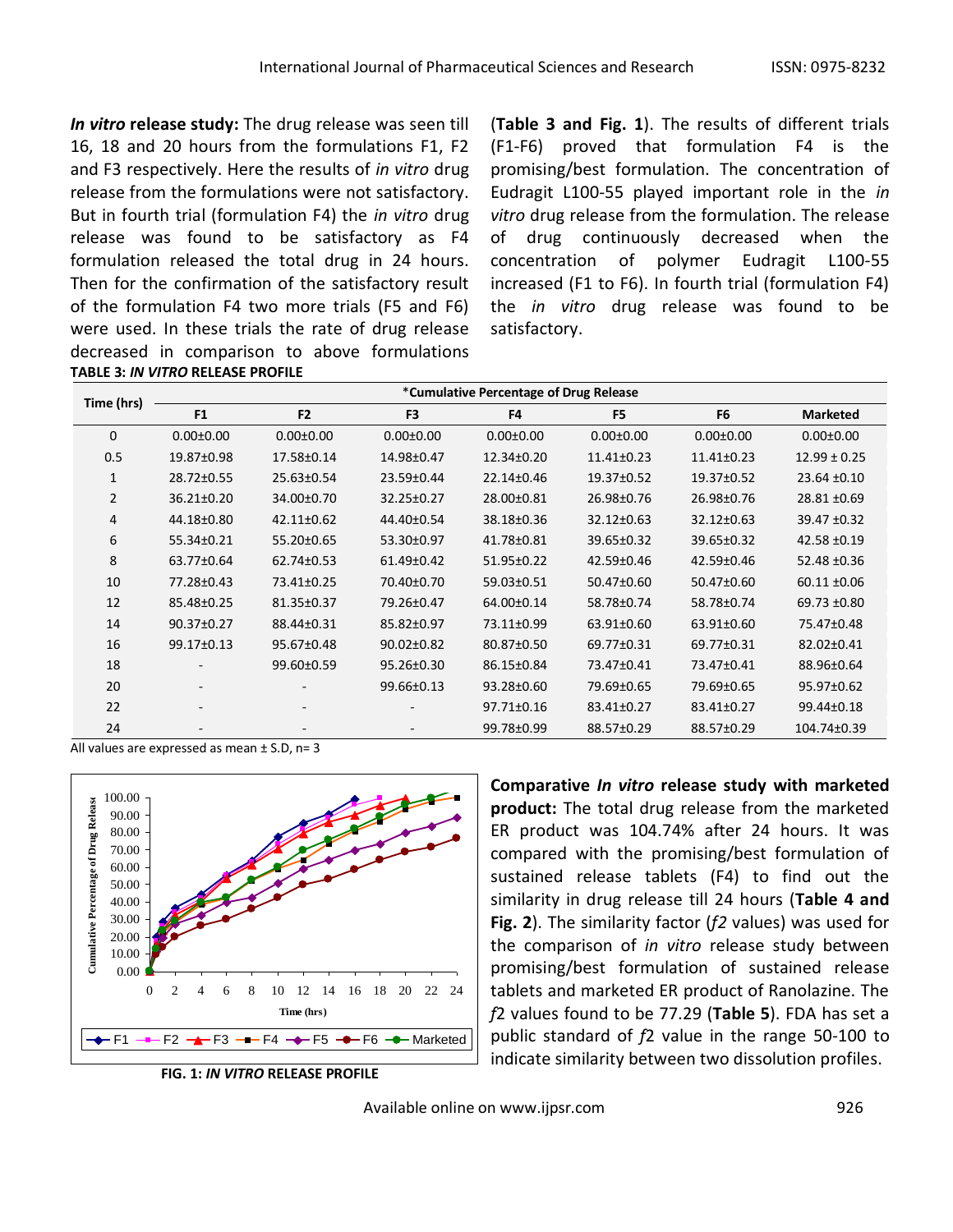So, the result of the similarity factor (f2 values) indicates that the promising/best formulation of sustained release tablets can be consider as optimized formulation in comparison with marketed ER product's drug release profile.

| Time (hrs)     | *Cumulative Percentage of Drug Release |                  |  |  |  |
|----------------|----------------------------------------|------------------|--|--|--|
|                | F4                                     | <b>Marketed</b>  |  |  |  |
| $\Omega$       | $0.00 \pm 0.00$                        | $0.00 \pm 0.00$  |  |  |  |
| 0.5            | 12.34±0.20                             | $12.99 \pm 0.25$ |  |  |  |
| $\mathbf{1}$   | 22.14±0.46                             | 23.64 ±0.10      |  |  |  |
| $\overline{2}$ | 28.00±0.81                             | 28.81 ±0.69      |  |  |  |
| $\overline{4}$ | 38.18±0.36                             | 39.47 ±0.32      |  |  |  |
| 6              | 41.78±0.81                             | 42.58 ±0.19      |  |  |  |
| 8              | 51.95±0.22                             | 52.48 ±0.36      |  |  |  |
| 10             | 59.03±0.51                             | 60.11 ±0.06      |  |  |  |
| 12             | 64.00±0.14                             | 69.73 ±0.80      |  |  |  |
| 14             | 73.11±0.99                             | 75.47±0.48       |  |  |  |
| 16             | 80.87±0.50                             | 82.02±0.41       |  |  |  |
| 18             | 86.15±0.84                             | 88.96±0.64       |  |  |  |
| 20             | 93.28±0.60                             | 95.97±0.62       |  |  |  |
| 22             | 97.71±0.16                             | 99.44±0.18       |  |  |  |
| 24             | 99.78±0.99                             | 104.74±0.39      |  |  |  |

|  | Table 4: RANOLAZINE SR (F4) Vs MARKETED ER PRODUCT |
|--|----------------------------------------------------|
|--|----------------------------------------------------|

All values are expressed as mean  $\pm$  S.D, n= 3



**FIG. 2:** *IN VITRO* **RELEASE OF RANOLAZINE SR (F4) VS. MARKETED ER PRODUCT TABLE 5: APPLICATION OF SIMILARITY FACTOR FOR** 

**COMPARATIVE** *IN VITRO* **RELEASE PROFILE OF RANOLAZINE SR (F4) WITH MARKETED ER PRODUCT**

| Time in hrs | * Cumulative % Drug release |                  |  |  |  |
|-------------|-----------------------------|------------------|--|--|--|
|             | <b>Marketed Product</b>     | F4               |  |  |  |
| 0           | $0.00 \pm 0.00$             | $0.00 + 0.00$    |  |  |  |
| 4           | $39.47 \pm 0.32$            | 38.18±0.36       |  |  |  |
| 8           | $52.48 \pm 0.36$            | 38.18±0.36       |  |  |  |
| 16          | $82.02 \pm 0.41$            | $80.87 \pm 0.50$ |  |  |  |
| 24          | 104.74±0.39                 | 99.78±0.99       |  |  |  |

 $f2$  value = 77.29;  $*$  All values are expressed as mean  $\pm$  S.D, n= 3

**Mechanism of drug release:** To know the mechanism of drug release from these formulations, the data were treated according to first-order release, Higuchi's, and Korsmeyer equation/Peppa's model equations along with zero order (cumulative amount of drug released versus time). The regression coefficient for the zero-order plots found to be 0.98-0.99 (**Table 6**).

| <b>Formulation Code</b>       | <b>First Order</b><br><b>Zero Order</b> |                                               | Higuchi                                       | Koresmeyer et al. |                               |  |
|-------------------------------|-----------------------------------------|-----------------------------------------------|-----------------------------------------------|-------------------|-------------------------------|--|
|                               | Regression Coefficient $(R2)$           | <b>Regression Coefficient (R<sup>2</sup>)</b> | <b>Regression Coefficient (R<sup>2</sup>)</b> | n                 | Regression Coefficient $(R2)$ |  |
| F <sub>1</sub>                | 0.9899                                  | 0.9687                                        | 0.9908                                        | 0.76              | 0.9751                        |  |
| F <sub>2</sub>                | 0.9893                                  | 0.9314                                        | 0.9957                                        | 0.77              | 0.9882                        |  |
| F <sub>3</sub>                | 0.9826                                  | 0.9631                                        | 0.9972                                        | 0.78              | 0.9921                        |  |
| F4                            | 0.9908                                  | 0.8765                                        | 0.9898                                        | 0.75              | 0.9873                        |  |
| F <sub>5</sub>                | 0.9907                                  | 0.9725                                        | 0.9901                                        | 0.73              | 0.9786                        |  |
| F6                            | 0.9950                                  | 0.9905                                        | 0.9871                                        | 0.74              | 0.9855                        |  |
| <b>Marketed ER</b><br>Product | 0.9915                                  | 0.9021                                        | 0.9895                                        | 0.75              | 0.9758                        |  |

Available online on www.ijpsr.com example on the same of the set of the set of the set of the set of the set o